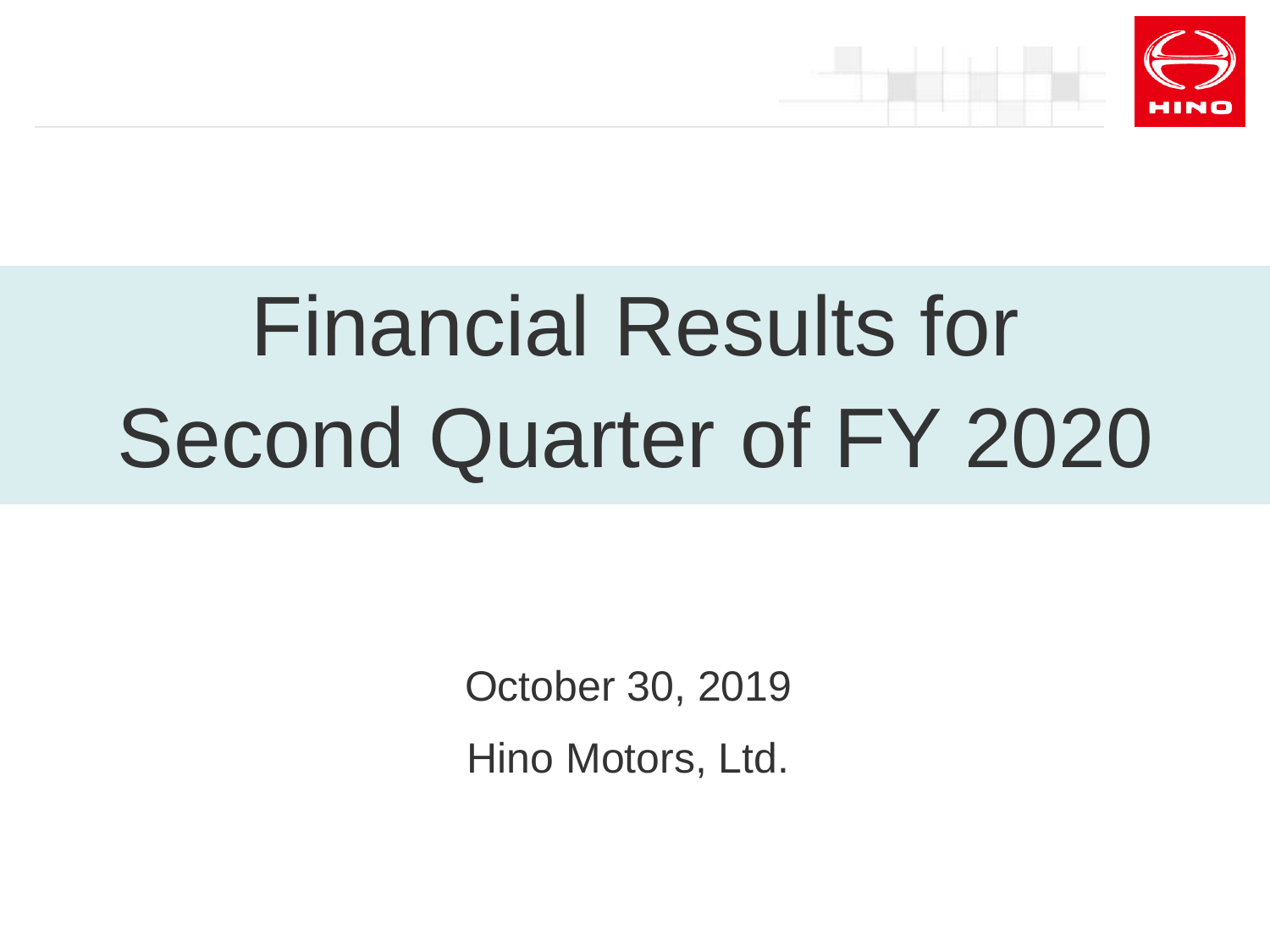

# President's address

Yoshio Shimo President, CEO, Member of the Board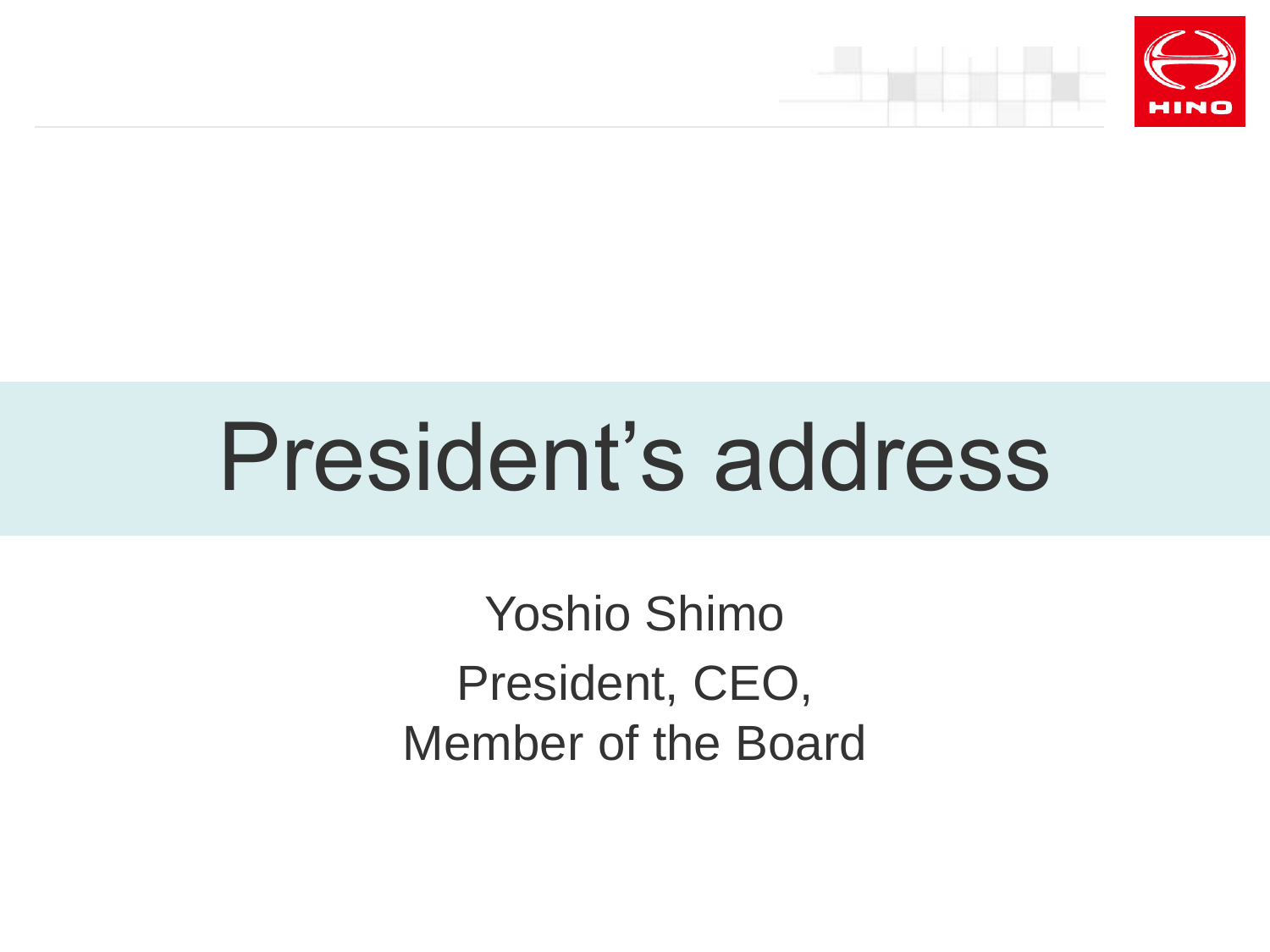

<Situation of unit sales>  $\blacksquare$ 

|                           | Results for the<br>1 <sup>st</sup> half of FY<br>2020 | Results for the<br>1 <sup>st</sup> half of FY<br>2019 | Y/y<br>change      | Y/y ratio        |
|---------------------------|-------------------------------------------------------|-------------------------------------------------------|--------------------|------------------|
| Overseas<br>(Indonesia)   | 58.0<br>(13.8)                                        | 66.6<br>(19.3)                                        | $-8.6$<br>$(-5.5)$ | 87.1%<br>(71.5%) |
| Japan                     | 35.9                                                  | 33.5                                                  | $+2.3$             | 107.0%           |
| Global                    | 93.8                                                  | 100.1                                                 | $-6.3$             | 93.7%            |
| <b>TOYOTA</b><br>vehicles | 74.5                                                  | 72.1                                                  | $+2.4$             | 103.3%           |

<Situation of sales and profit/loss, etc.> [unit: billion yen]

|                                               | Results for the<br>1 <sup>st</sup> half of FY<br>2020 | Results for the<br>1 <sup>st</sup> half of FY<br>2019 | Y/y<br>change | Y/y ratio |
|-----------------------------------------------|-------------------------------------------------------|-------------------------------------------------------|---------------|-----------|
| <b>Sales</b>                                  | 946.1                                                 | 957.8                                                 | $-11.7$       | 98.8%     |
| Operating<br>income                           | 32.8                                                  | 38.2                                                  | $-5.4$        | 85.9%     |
| Profit attributable<br>to owners of<br>parent | 18.6                                                  | 24.1                                                  | $-5.5$        | 77.0%     |
| Dividend per share                            | 13 yen                                                | 14 yen                                                |               |           |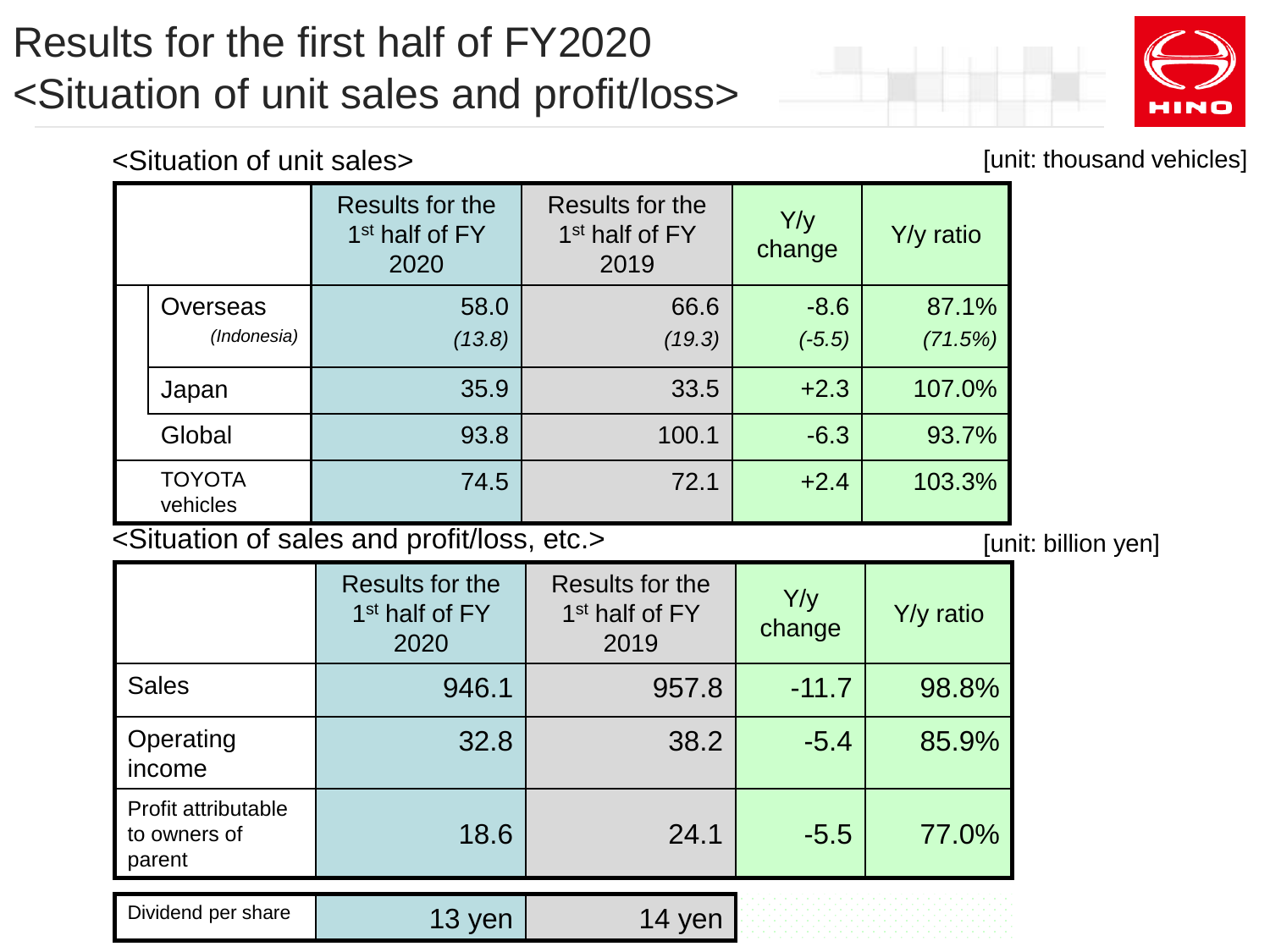# Forecast for FY 2020 <Situation of unit sales and profit/loss>



#### <Situation of unit sales>  $\blacksquare$

|  |                           | Forecast for FY<br>2020<br>(announced on Oct.<br>30) | Forecast for<br>FY 2020<br>(announced on<br>Apr. 25) | <b>Change</b> | Change<br>rate | <b>Results</b><br>for FY<br>2019 | Y/y<br>change | $Y/y$ ratio |
|--|---------------------------|------------------------------------------------------|------------------------------------------------------|---------------|----------------|----------------------------------|---------------|-------------|
|  | Overseas                  | 124.0                                                | 140.0                                                | $-16.0$       | 88.6%          | 131.6                            | $-7.6$        | 94.2%       |
|  | (Indonesia)               | (31.3)                                               | (40.0)                                               | $(-8.7)$      | (78.3%)        | (39.5)                           | $(-8.2)$      | (79.3%)     |
|  | Japan                     | 69.0                                                 | 69.0                                                 | ±0.0          | 100.0%         | 71.5                             | $-2.5$        | 96.5%       |
|  | Global                    | 193.0                                                | 209.0                                                | $-16.0$       | 92.3%          | 203.2                            | $-10.2$       | 95.0%       |
|  | <b>TOYOTA</b><br>vehicles | 138.5                                                | 137.7                                                | $+0.8$        | 98.5%          | 152.7                            | $-17.1$       | 88.8%       |

| 131.6  | $-7.6$   | 94.2%   |
|--------|----------|---------|
| (39.5) | $(-8.2)$ | (79.3%) |
| 71.5   | $-2.5$   | 96.5%   |
| 203.2  | $-10.2$  | 95.0%   |
| 152.7  | $-17.1$  | 88.8%   |

#### <Situation of sales, profit/loss, etc.> [unit: billion yen]

|                                               | Forecast for FY<br>2020<br>(announced on Oct. 30) | Forecast for FY<br>2020<br>(announced on Apr. 25) | Change  | Change<br>rate | <b>Results for</b><br>FY 2019 | Y/y<br>change | $Y/y$ ratio |
|-----------------------------------------------|---------------------------------------------------|---------------------------------------------------|---------|----------------|-------------------------------|---------------|-------------|
| <b>Sales</b>                                  | 1,900.0                                           | 1,960.0                                           | $-60.0$ | 96.9%          | 1,981.3                       | $-81.3$       | 95.9%       |
| Operating<br>income                           | 68.0                                              | 90.0                                              | $-22.0$ | 75.6%          | 86.7                          | $-18.7$       | 78.4%       |
| Profit attributable<br>to owners of<br>parent | 40.0                                              | 56.0                                              | $-16.0$ | 71.4%          | 54.9                          | $-14.9$       | 72.8%       |

| <b>Results for</b><br>FY 2019 | Y/y<br>change | Y/y ratio |
|-------------------------------|---------------|-----------|
| 1,981.3                       | $-81.3$       | 95.9%     |
| 86.7                          | $-18.7$       | 78.4%     |
| 54.9                          | $-14.9$       | 72.8%     |

# Dividend per share To be determined 30 yen 29 yen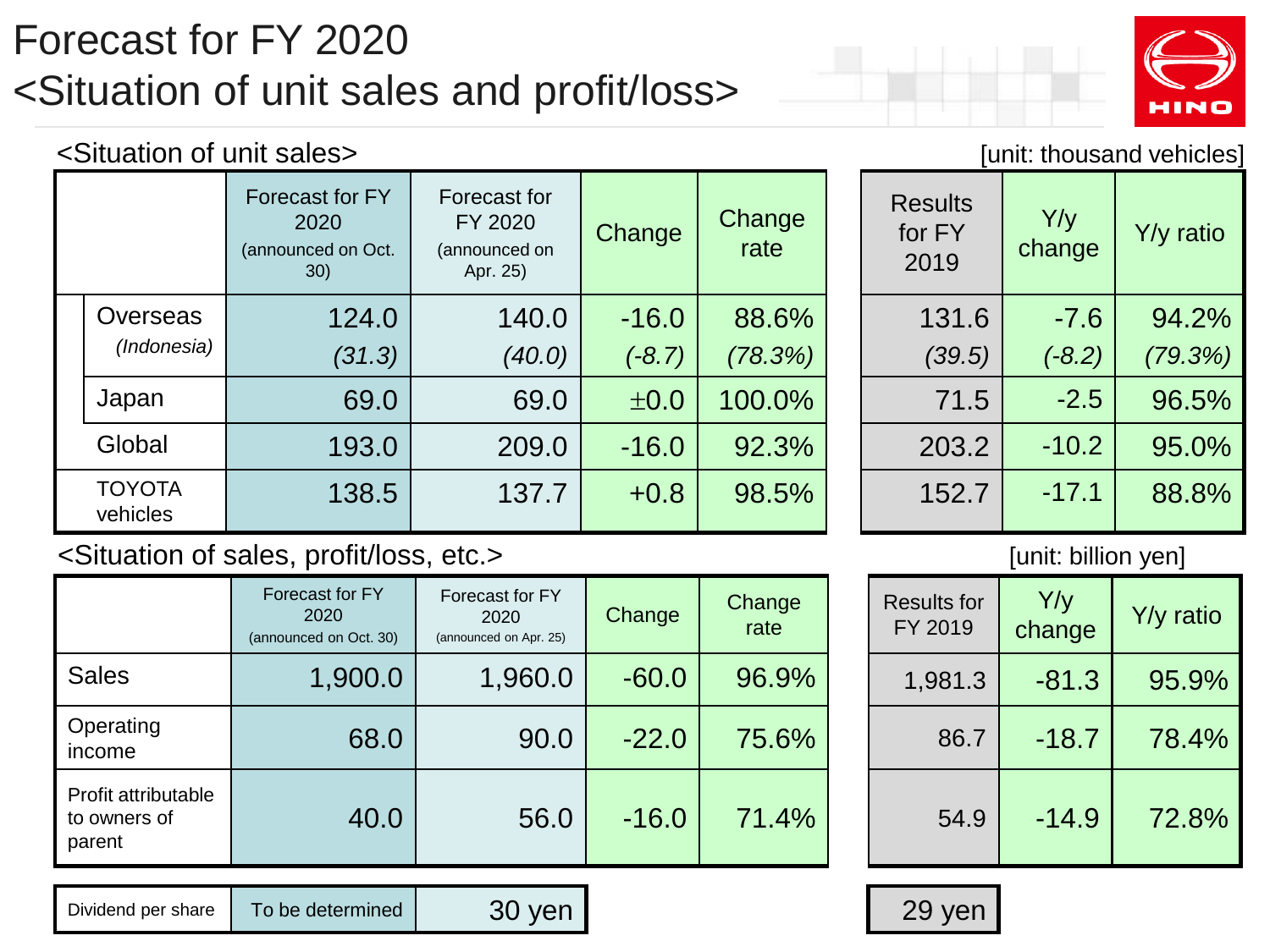

Based on our Three Directions approach, develop comprehensive solutions for the increasingly complex challenges our customers and the world face.

### **Challenges that we need to solve**

| <b>Safety</b>     | Serious traffic accident                                                                              |
|-------------------|-------------------------------------------------------------------------------------------------------|
| Environment       | CO <sub>2</sub> emissions                                                                             |
| <b>Efficiency</b> | Sustainable growth for our<br>customers' business<br>Crisis in logistics, such as driver<br>shortages |

#### **Provide value to our customers and the world**

- ① Zero traffic accidents casualties
- $\circled{2}$  Major reductions in CO<sub>2</sub> emissions
- ③ Support the growth of our customers' business
- ④ Enhanced efficiency in transporting goods and logistics



**Best-fit products incorporating safety and environmental technologies**



**Total support customized for each vehicles New Activity areas**



**Three Directions to achieve "Trucks and buses that do more."**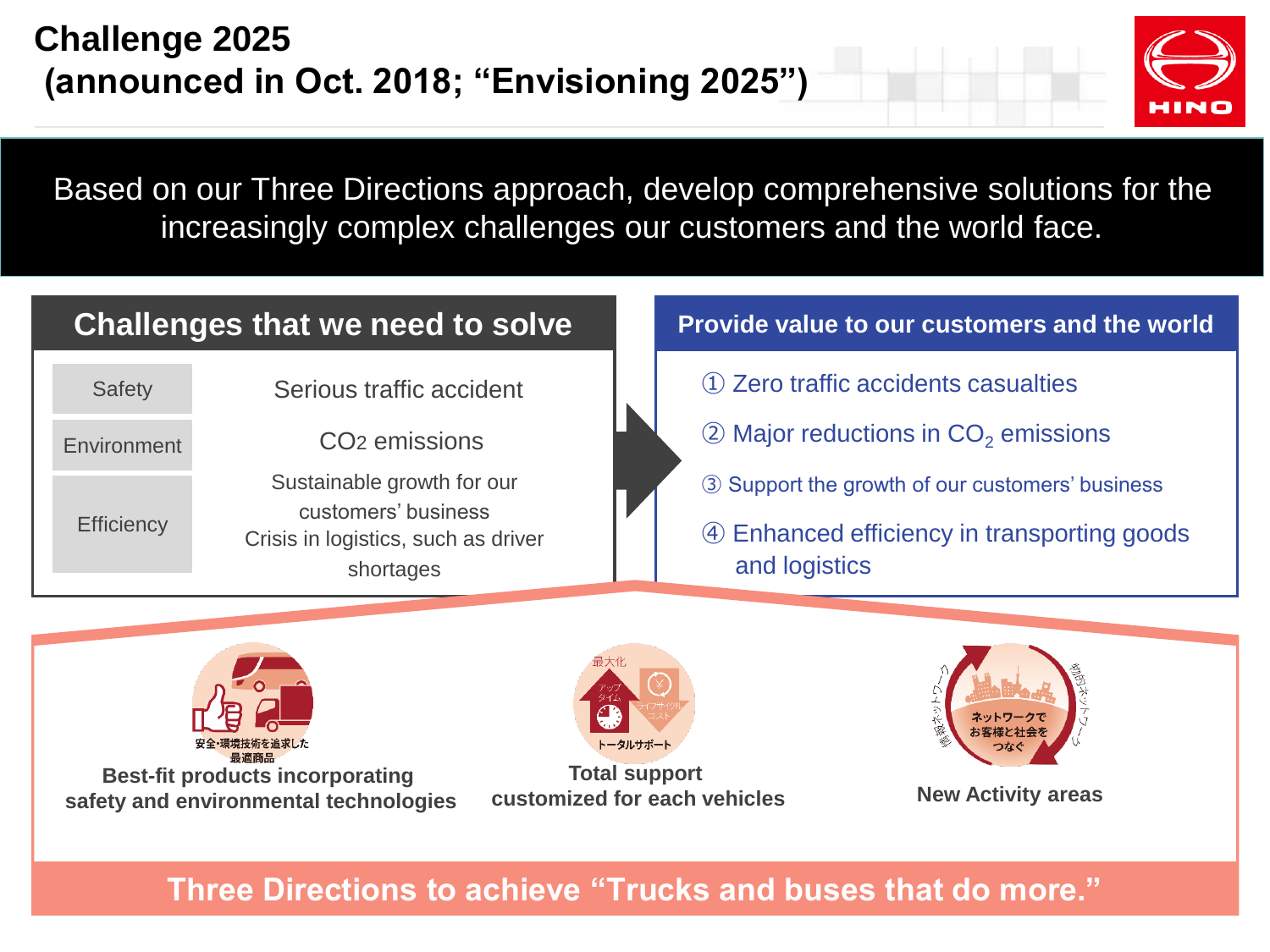

### **Best-fit products incorporating safety and environmental technologies**

**May Released the light-duty truck New-type Hino Dutro.**



**Aug. Released a small-sized bus in Thailand.**



**May Released a large-sized hybrid truck and an articulated hybrid bus.**





**Jul. Held the cornerstone-laying ceremony for Manufacturing Center in Thailand.**



**Aug. A ceremony for opening a new factory in West Virginia, the U.S.**



**Oct. Established a joint venture company for procurement with Traton**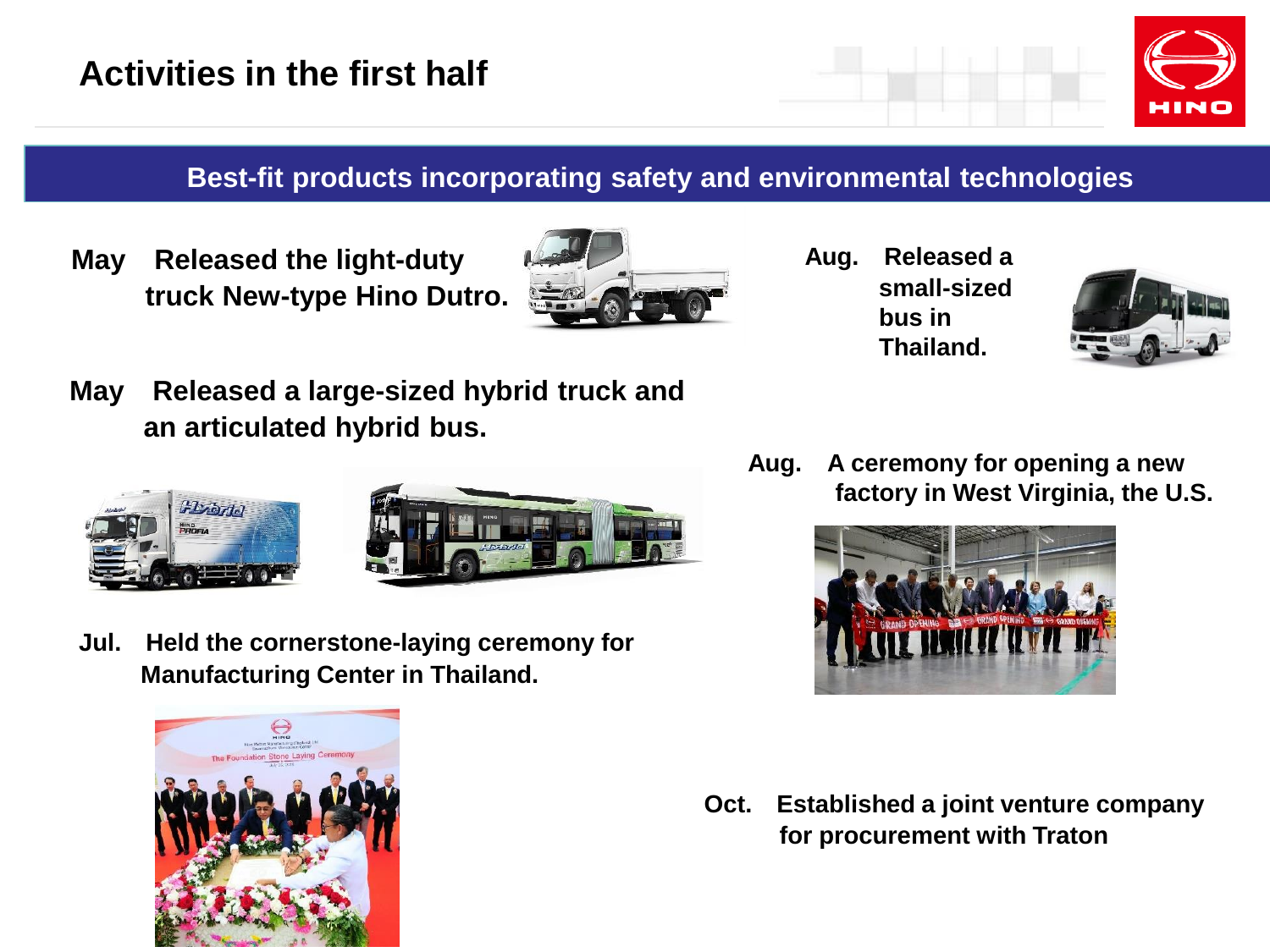# **Activities in the first half**



# **Total support customized for each vehicles**

**Apr. Offered a training program for safe driving in TS Center in Malaysia.**



**May Start of operation of Hino Global Parts Center (Ōme)**



**Aug. Renewed Ichinomiya Office of Aichi Hino and the headquarters of Mie Hino**



**Sep. TS center in the Philippines**



**Oct. Signed a contract for distributorship in Saudi Arabia To renew 2 footholds in 2020**





**Oct. The financial service company Mobilots started business operation.** 

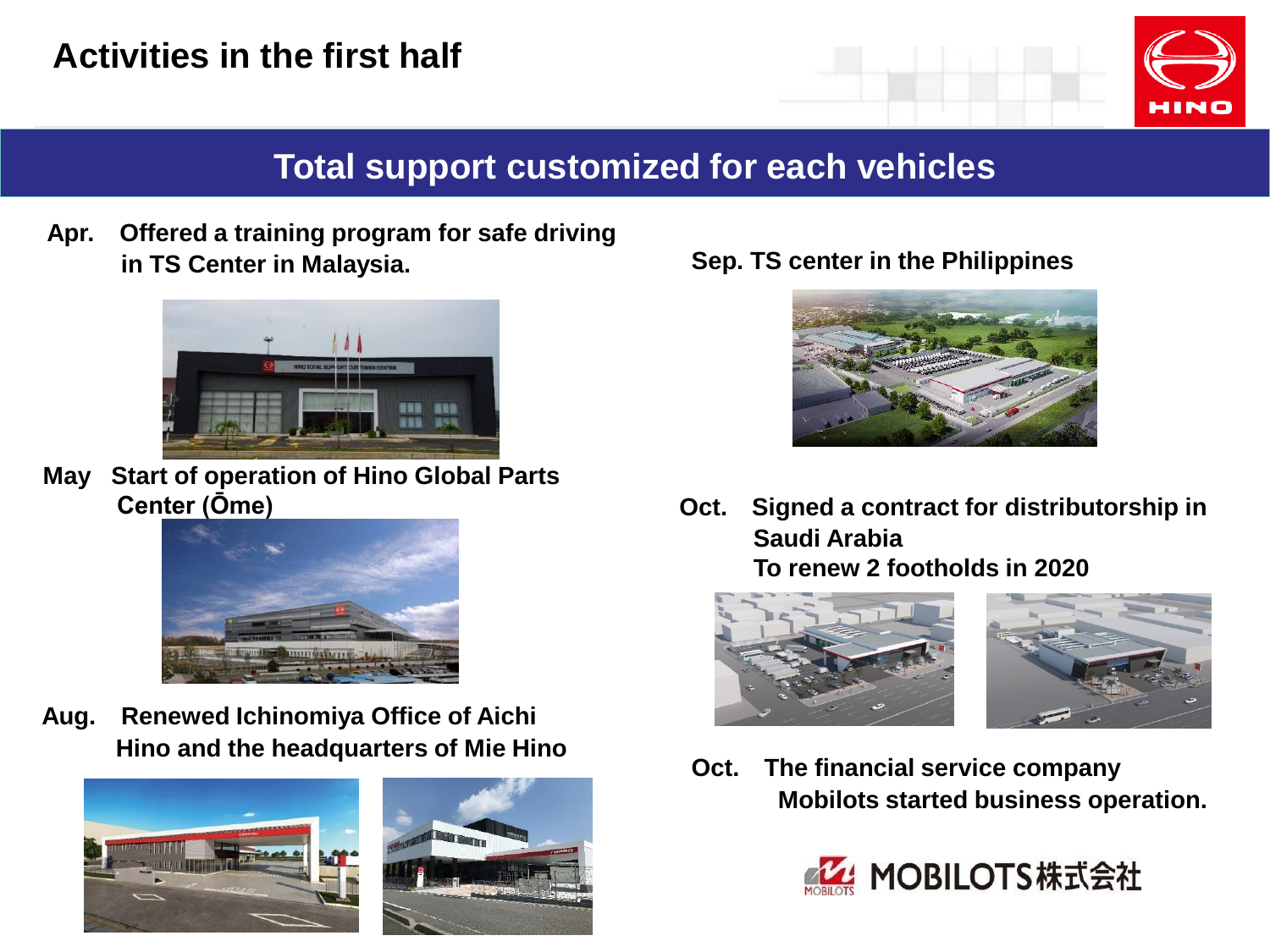# **Activities in the first half**



## **New Activity areas**

**Jun. Additional investment in MONET**



MONET TECHNOLOGIES INC.

**Jul. Signed an agreement with Komatsu City, Ishikawa Prefecture**



**Sep. Formed business and capital tieups with Hakobu, Inc.**



**Oct. Signed an agreement with Mitoyo City, Kagawa Prefecture**



**Commercialization of Next Logistics Japan**

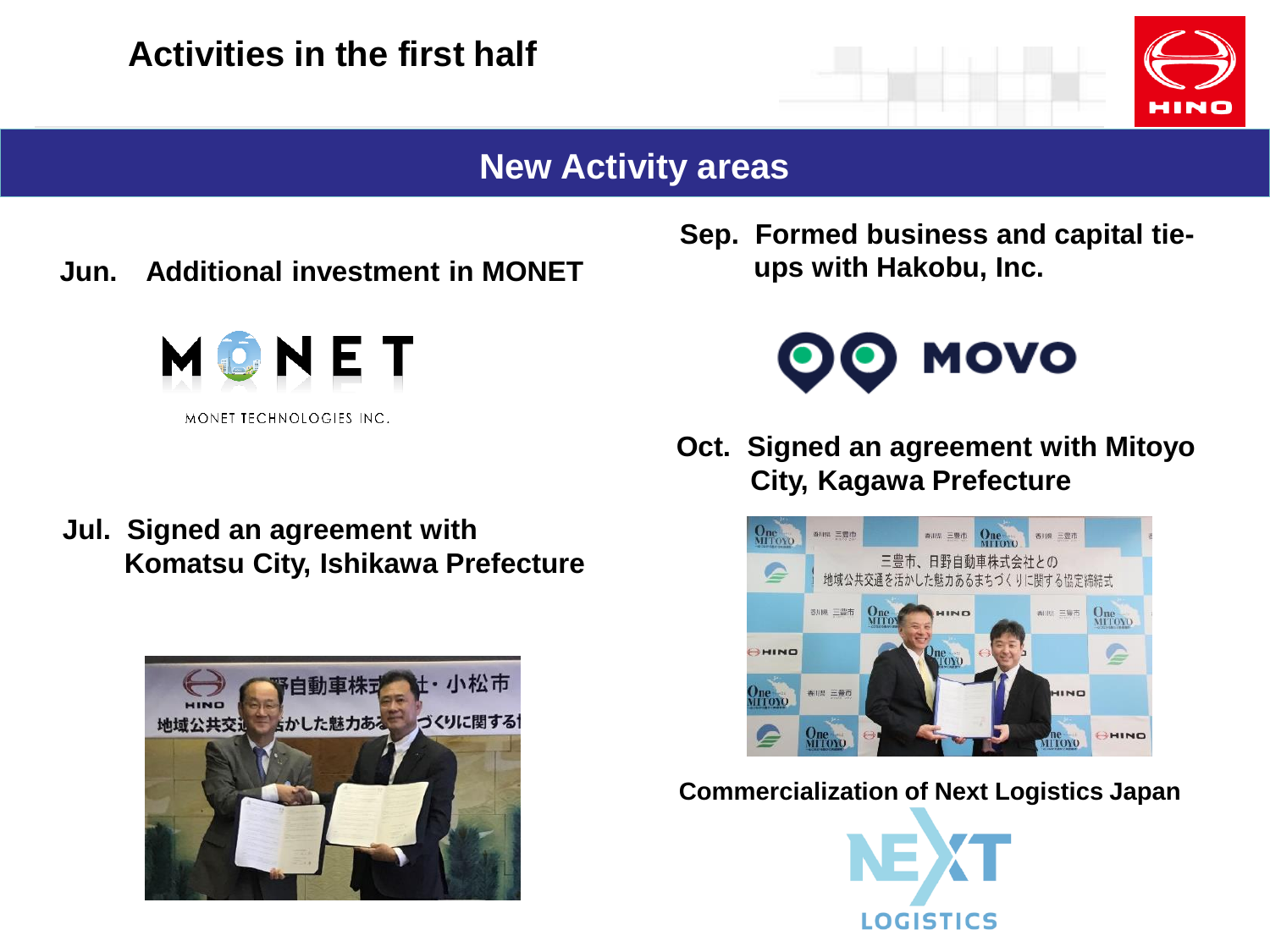**Situation of Hino's market share in major countries (Forecast for FY 2020)**



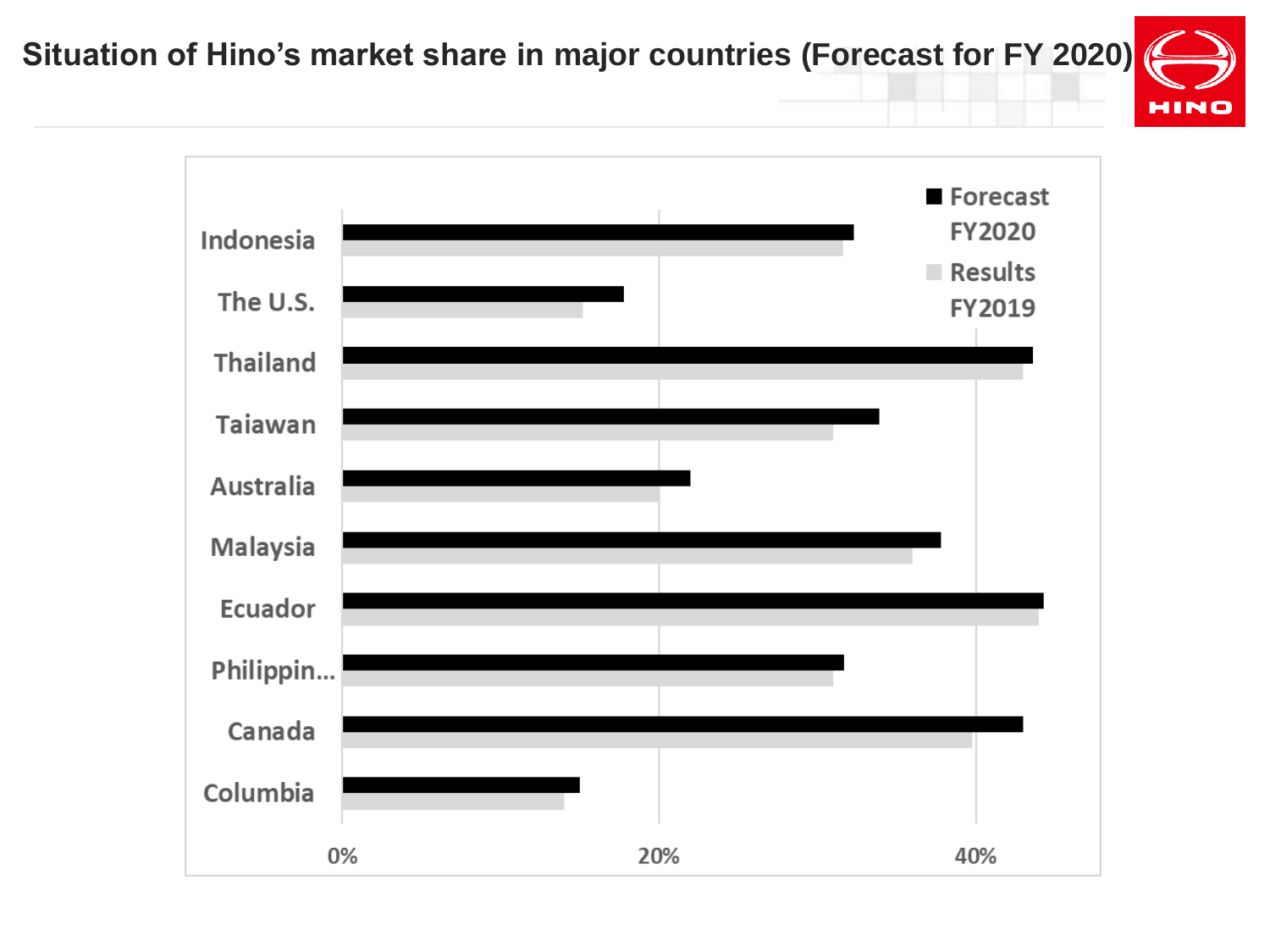## **Variations of TS indicators in major countries**



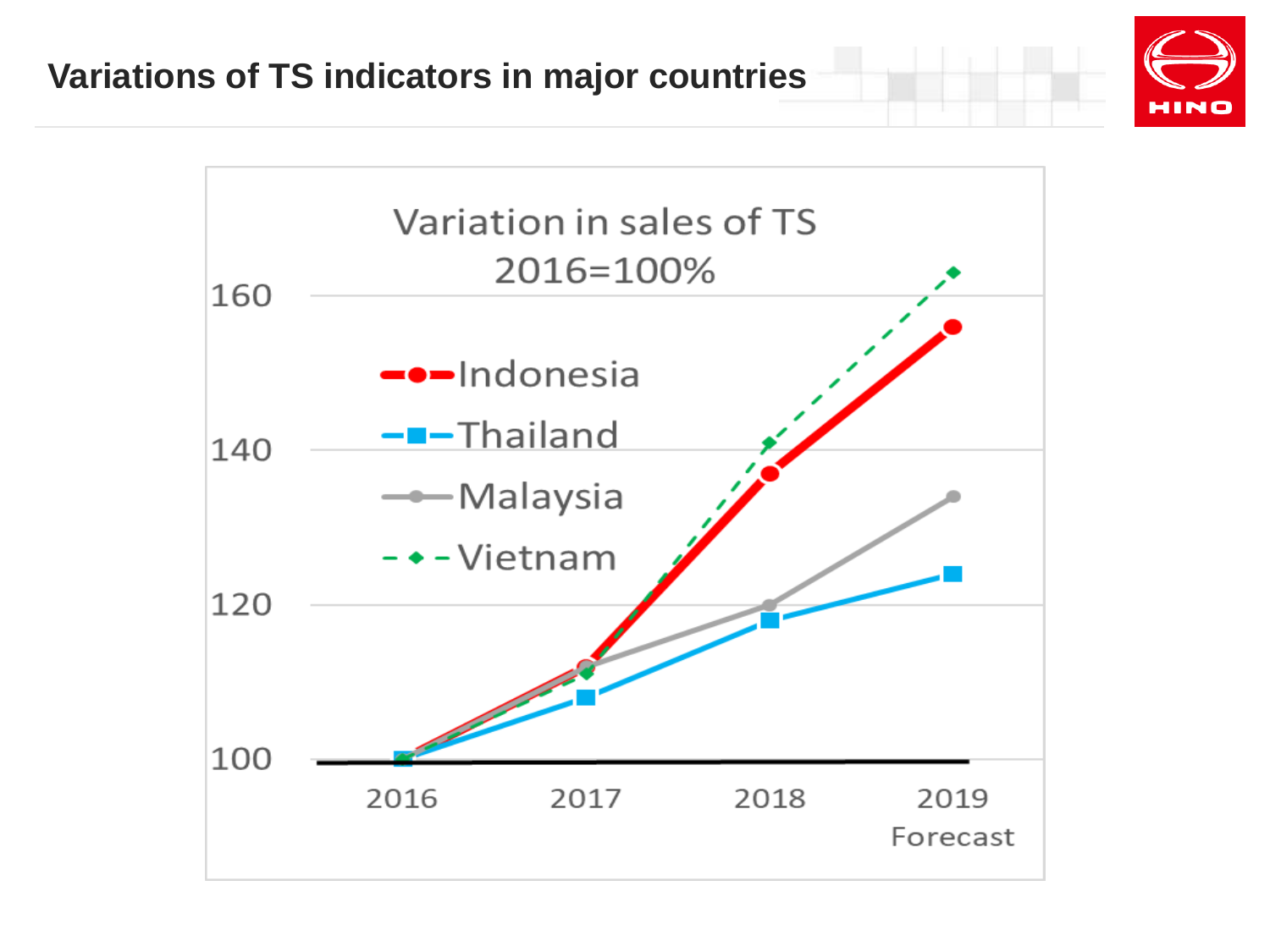# **Efforts for enhancing earning capacity**



**Reform of the revenue structure**

**Promoting reform of the revenue structure in each department and area.**

**Corporate / Regional business / Manufacturing / Advanced technology**

**Business reform Cost reduction**

**Thorough cost reduction in all area.**

**Reduction in cost per vehicle (utilizing cost engineering and alliance) Curtailing fixed costs**

**Drastic improvement in business efficiency**

**Promote the reform and abolishment of processes throughout the company.**

**Take the initiative in reforming in-company operations through digitalization.**